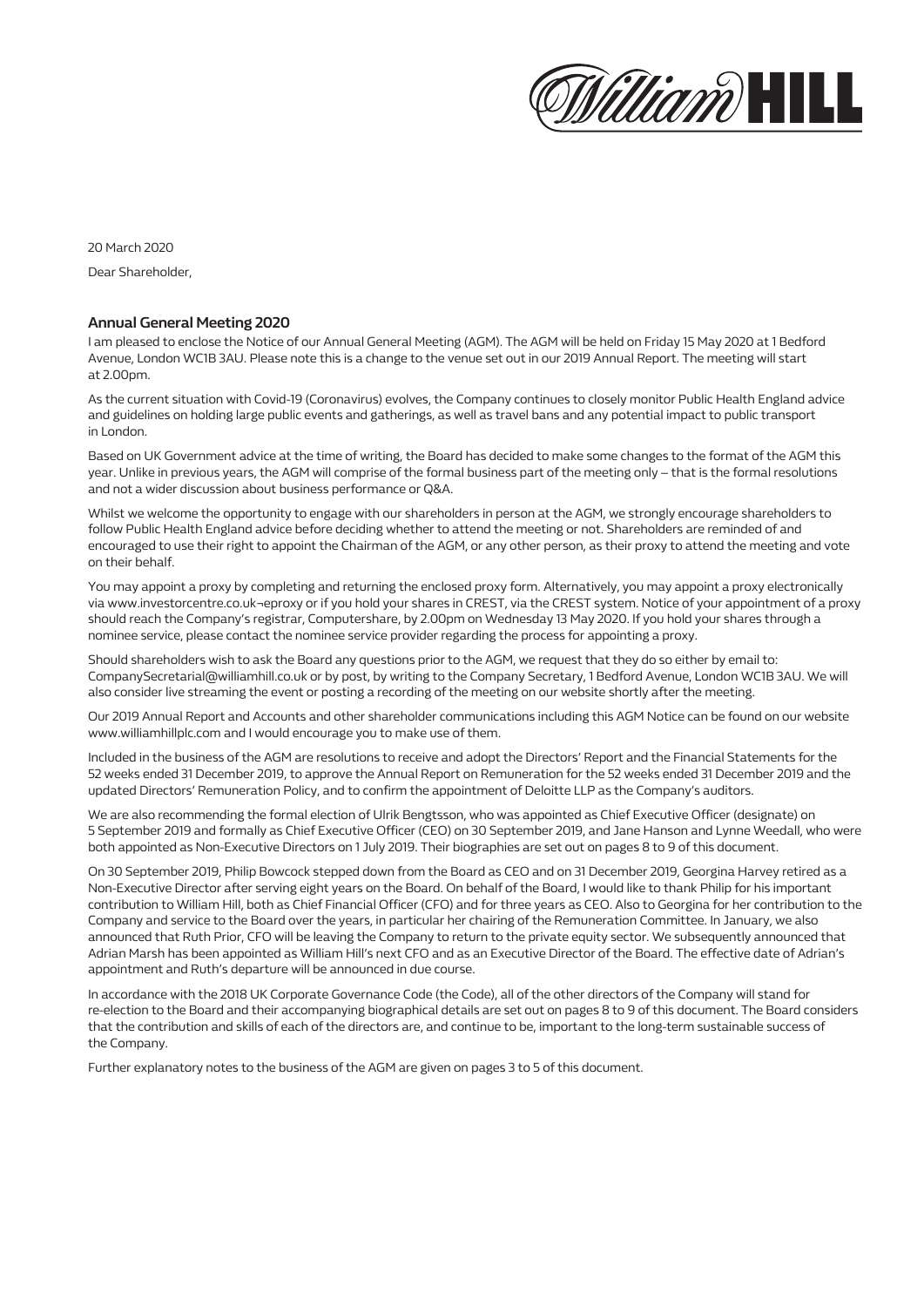#### **Recommendation**

Your Board considers that the resolutions contained in the Notice of AGM are in the best interests of the Company and shareholders as a whole and recommends that shareholders vote in favour of them, as your directors intend to do in respect of their own beneficial shareholdings.

The results of the resolutions will be announced via the UK Regulatory News Service and published on our website as soon as practically possible after the AGM.

In the event that further disruption to the AGM becomes unavoidable, we will announce any changes to the meeting as soon as practicably possible through the Company's website.

Yours sincerely,

**Roger Devlin**

Chairman

William Hill PLC Registered in England and Wales No. 04212563 Registered office: 1 Bedford Avenue, London, WC1B 3AU.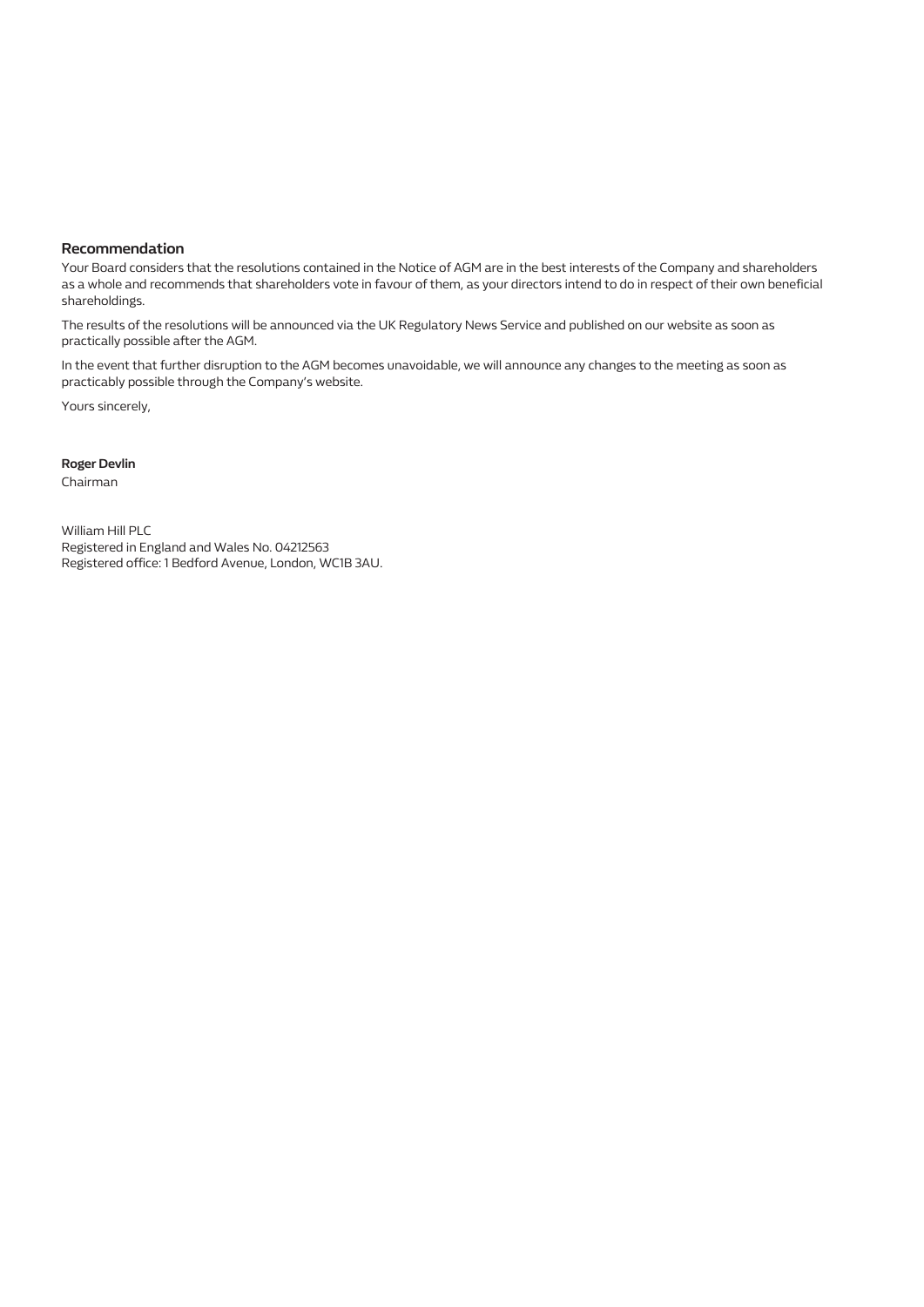

## William Hill PLC Notice of Annual General Meeting

Friday 15 May 2020 at 2.00pm

## THIS DOCUMENT IS IMPORTANT AND REQUIRES YOUR IMMEDIATE ATTENTION

If you are in any doubt about the action you should take, you should consult your stockbroker, bank manager, solicitor, accountant or other independent professional adviser immediately.

If you have recently sold or transferred all of your shares, please pass this document, with the accompanying documents, to the purchaser or transferee, or to the person who arranged the sale or transfer so they can pass these documents to the person who now holds the shares.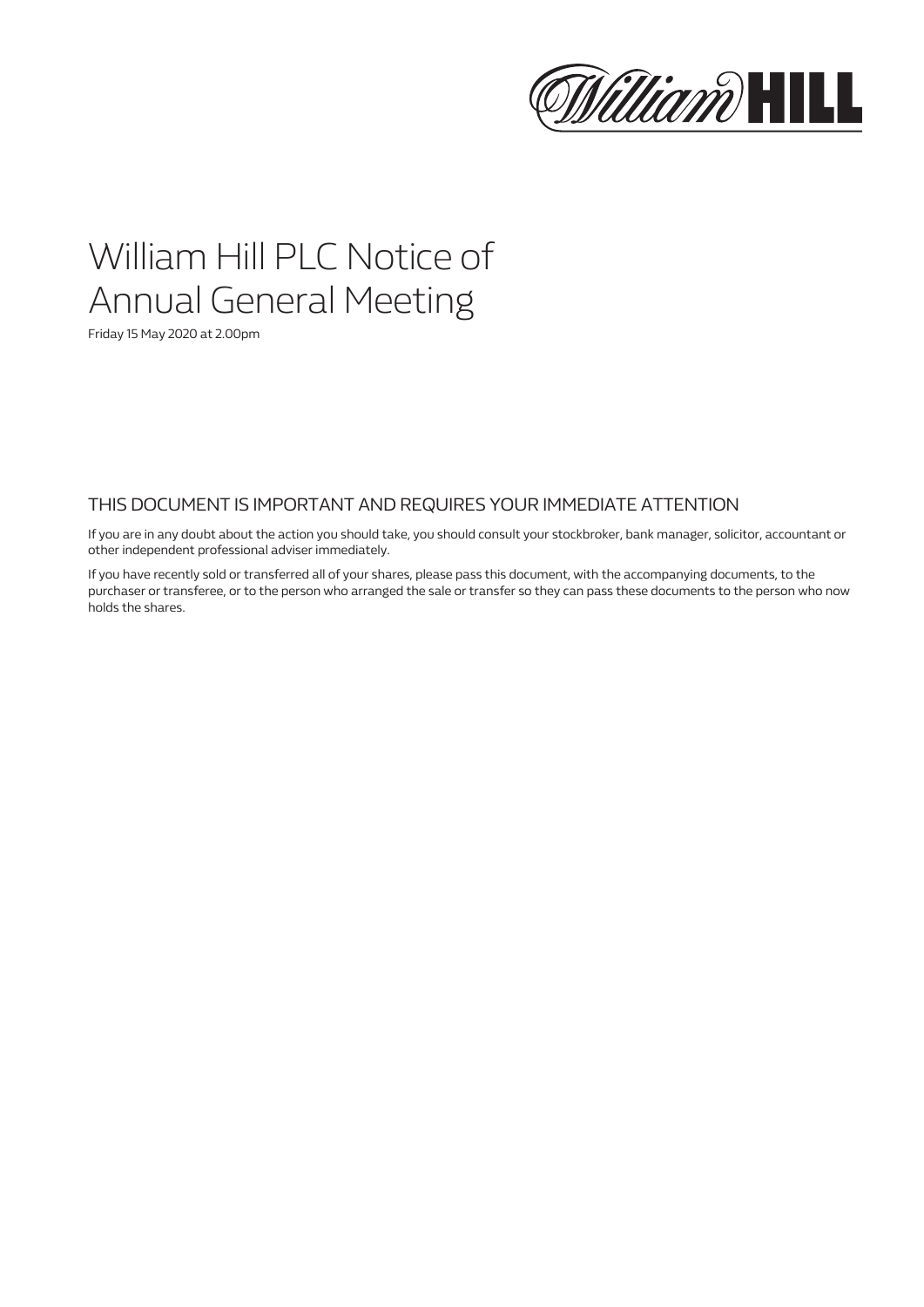# Notice of Annual General Meeting

Notice is hereby given that the Annual General Meeting of the shareholders of William Hill PLC (the Company) will be held at 1 Bedford Avenue, London WC1B 3AU on Friday 15 May 2020 at 2.00pm. Each of the resolutions numbered 1 to 13 (inclusive) to be considered at the meeting will be ordinary business and each of the resolutions numbered 14 to 19 (inclusive) will be special business.

## **Ordinary Business**

- 1. To receive the 2019 Annual Report and Accounts and the reports of the directors and auditors thereon for the 52 weeks ended 31 December 2019.
- 2. To approve the Annual Report on Remuneration for the 52 weeks ended 31 December 2019 set out on pages 93 to 111 (inclusive) in the Annual Report and Accounts.
- 3. To approve the Directors' Remuneration Policy set out on pages 112 to 119 (inclusive) in the 2019 Annual Report and Accounts.
- 4. To elect Ulrik Bengtsson as a director of the Company.
- 5. To elect Jane Hanson as a director of the Company.
- 6. To elect Lynne Weedall as a director of the Company.
- 7. To re-elect Roger Devlin as a director of the Company.
- 8. To re-elect Ruth Prior as a director of the Company.
- 9. To re-elect Mark Brooker as a director of the Company.
- 10. To re-elect Robin Terrell as a director of the Company.
- 11. To re-elect Gordon Wilson as a director of the Company.
- 12. To authorise the Audit and Risk Management Committee of the Company to re-appoint Deloitte LLP as auditor of the Company until the conclusion of the next Annual General Meeting of the Company at which the accounts are laid.
- 13. To authorise the Audit and Risk Management Committee of the Company to determine the remuneration of the auditor of the Company.

## **Special Business**

14. To consider the following as an ordinary resolution:

That in accordance with Sections 366 and 367 of the Companies Act 2006 (CA 2006), the Company and all the companies that are the Company's subsidiaries at any time during the period for which this resolution has effect be authorised in aggregate to:

- a. make political donations not exceeding £50,000 in total to: (i) political parties; (ii) political organisations other than political parties; and/or (iii) independent election candidates; and
- b. incur political expenditure not exceeding £50,000 in total,
- c. provided that the aggregate amount of any such donations and expenditure shall not exceed £100,000, in each case, during the period beginning with the date of passing this resolution and ending at the conclusion of the next Annual General Meeting or, if earlier, at the close of business on 30 June 2021.

For the purposes of this resolution 14, the terms "political donation", "political parties", "independent election candidates", "political organisation" and "political expenditure" shall have the meanings given by Sections 363 to 365 of the CA 2006.

15. To consider the following as an ordinary resolution:

That the directors are generally and unconditionally authorised for the purposes of Section 551 of the CA 2006, to exercise all the powers of the Company to allot shares in the Company and to grant rights to subscribe for, or to convert any securities into, shares in the Company up to an aggregate nominal amount (within the meaning of Section 551(3) and (6) of the CA 2006) of £29,723,948, this authorisation to expire at the conclusion of the next Annual General Meeting of the Company or, if earlier, at the close of business on 30 June 2021, save that the Company may before such expiry make any offer or agreement which would, or might, require shares to be allotted or rights to be granted after such expiry and the directors may allot shares, or grant rights to subscribe for or to convert any securities into shares, in pursuance of any such offer or agreement as if the authorisation conferred hereby had not expired.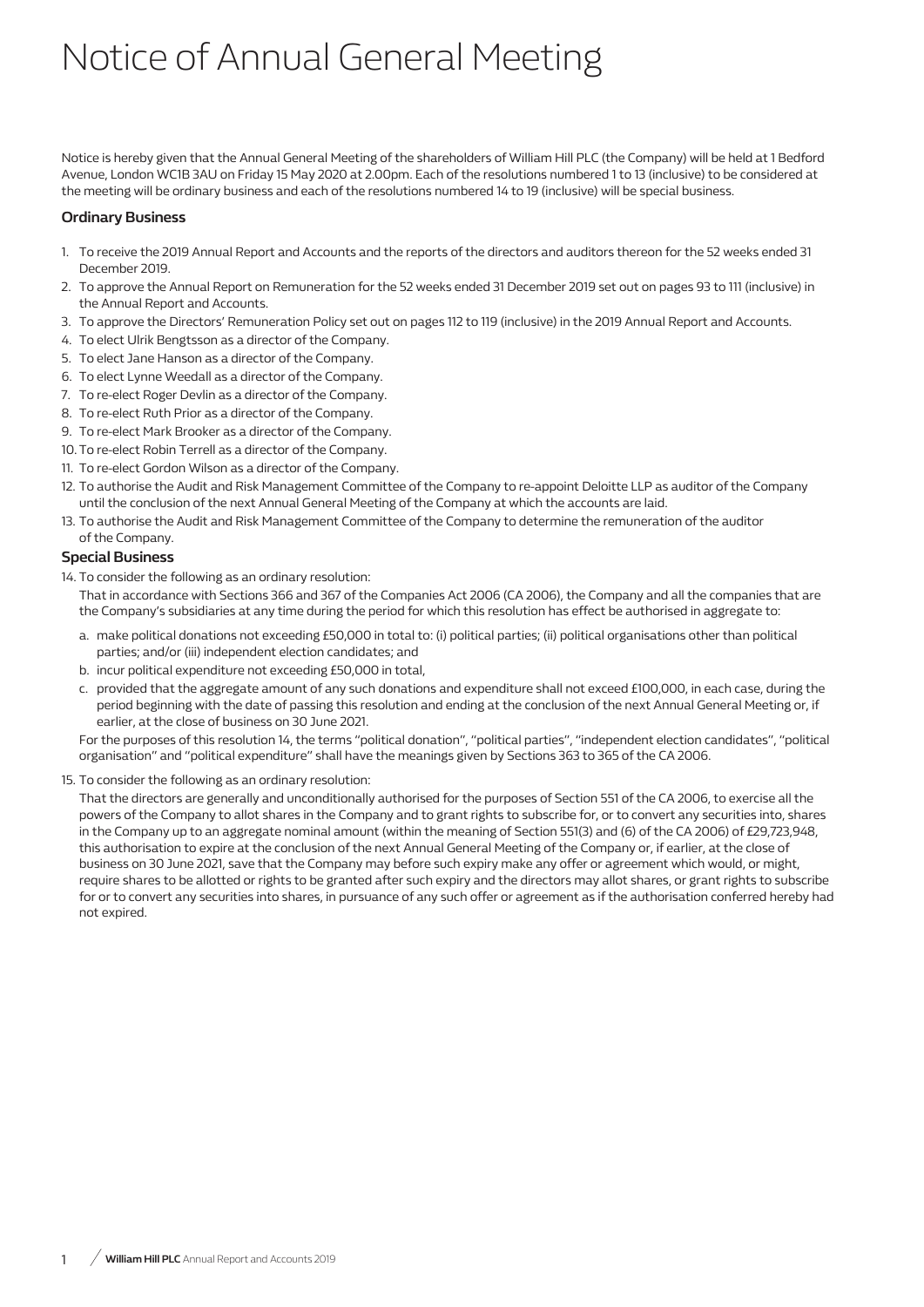#### 16. To consider the following as a special resolution:

That, if resolution 16 granting authority to allot shares is passed, the directors are empowered pursuant to Sections 570 and 573 of the CA 2006 to allot equity securities (as defined in the CA 2006) for cash under the authority given by that resolution and/or to sell ordinary shares held by the Company as treasury shares for cash as if Section 561 of the CA 2006 did not apply to any such allotment or sale, such power to be limited:

- a. to the allotment of equity securities and sale of treasury shares in connection with any rights issue or open offer or any other pre-emptive offer that is open for acceptance for a period determined by the directors to the holders of ordinary shares on the register on any fixed record date in proportion to their holdings of ordinary shares (and, if applicable, to the holders of any other class of equity security in accordance with the rights attached to such class), subject in each case to such exclusions or other arrangements as the directors may deem necessary or appropriate in relation to fractions of such securities, the use of more than one currency for making payments in respect of such offer, treasury shares, any legal or practical problems in relation to any territory or the requirements of any regulatory body or any stock exchange or any other matter; and
- b. to the allotment of equity securities or sale of treasury shares (otherwise than under paragraph (a) above) up to an aggregate nominal amount of £4,503,629,

such power to expire at the conclusion of the next Annual General Meeting of the Company or, if earlier, at the close of business on 30 June 2021, but, in each case, prior to its expiry the Company may make offers, and enter into agreements, which would, or might, require equity securities to be allotted (and treasury shares to be sold) after the power expires and the directors may allot equity securities (and sell treasury shares) under any such offer or agreement as if the power had not expired.

17. To consider the following as a special resolution:

That the Company be and is generally and unconditionally authorised to make one or more market purchases (within the meaning of Section 693(4) of the CA 2006) of ordinary shares of 10p each in the capital of the Company (ordinary shares) provided that:

- a. the maximum aggregate number of ordinary shares of the Company authorised to be purchased is 90,072,571;
- b. the minimum price (exclusive of all expenses) which may be paid for an ordinary share is 10p (being the nominal value of an ordinary share);
- c. the maximum price (exclusive of all expenses) which may be paid for an ordinary share is an amount equal to the higher of:
	- i. 105% of the average of the middle market quotations for an ordinary share as derived from the London Stock Exchange Daily Official List for the five business days immediately preceding the day on which that ordinary share is purchased; and
	- ii. the higher of the price of the last independent trade and the highest current independent bid on the trading venues where the purchase is carried out,
- d. this authority shall expire at the conclusion of the next Annual General Meeting of the Company or, if earlier, at the close of business on 30 June 2021, save that the Company may, before the expiry of this authority, enter into a contract to purchase ordinary shares which would, or might, be completed or executed wholly or partly after the expiry of this authority and the Company may purchase ordinary shares pursuant to any such contract as if the authority conferred by this resolution had not expired.
- 18. To consider the following as a special resolution:

That with effect from the end of the meeting the articles of association produced to the meeting and, for the purpose of identification, signed by the Chairman, be adopted as the articles of association of the Company in substitution for and to the exclusion of the Company's existing articles of association.

19. To consider the following as a special resolution:

That a general meeting, other than an Annual General Meeting, may be called on not less than 14 clear days' notice.

| By Order of the Board  | Registered Office:<br>1 Bedford Avenue |
|------------------------|----------------------------------------|
| <b>Simon Callander</b> | London                                 |
| Company Secretary      | WC1B3AU                                |

20 March 2020

Registered Number: 04212563 Registered in England and Wales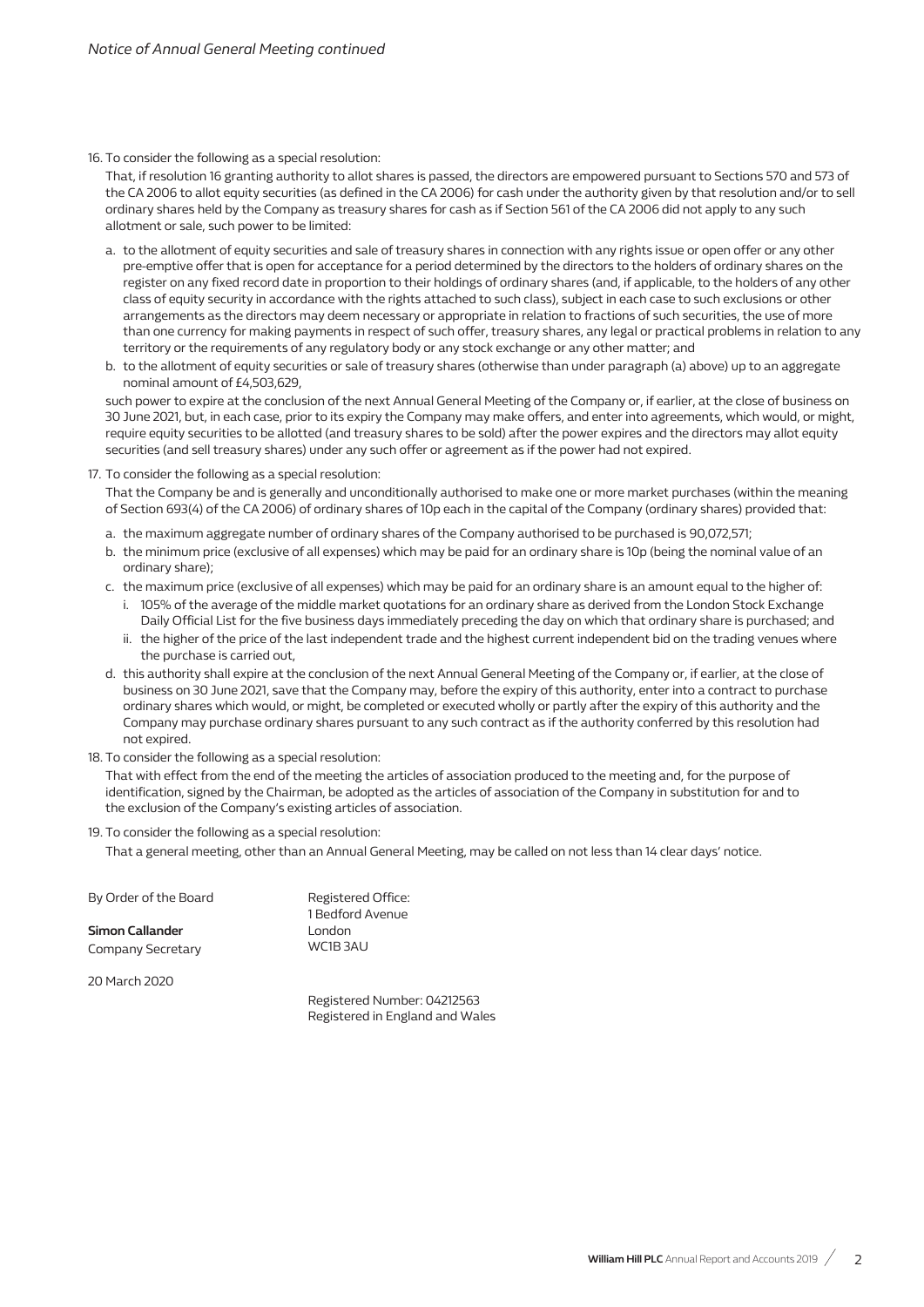## Explanatory Notes to the Resolutions

## **2019 Annual Report and Accounts (Resolution 1)**

Under Section 437 of the Companies Act 2006 (CA 2006), the directors must present the 2019 Annual Report and the Accounts of the Company for the 52 weeks ended 31 December 2019 to shareholders at the Annual General Meeting. The strategic report, the report of the directors, the accounts and the report of the Company's auditor on the accounts and on those parts of the Directors' Remuneration Report that are capable of being audited are contained within the 2019 Annual Report and Accounts.

### **2019 Annual Report on Remuneration (Resolution 2)**

Under Section 439 of the CA 2006, the Company is required to seek shareholder approval for the Directors' Remuneration Report on pages 93 to 111 (inclusive) of the 2019 Annual Report and Accounts.

The Company's auditors, Deloitte LLP, have audited those parts of the Directors' Remuneration Report that are required to be audited.

## **Directors Remuneration Policy (Resolution 3)**

The Directors' Remuneration Policy sets out the Company's future policy on directors' remuneration, including the setting of the directors' pay and the granting of share awards, and replaces the policy approved by shareholders at the 2017 Annual General Meeting. Details on how the revised policy will be applied in practice for 2020 are set out in the 2019 Annual Report on Remuneration on pages 112 and 119 of the Annual Report and Accounts.

All future payments by the Company to the directors and any former or future directors must, once approved, be made in accordance with the revised policy (unless a payment is separately approved by a shareholder resolution).

The revised Directors' Remuneration Policy will, once approved, take effect from 15 May 2020. A Remuneration Policy will be put to shareholders again no later than at the Company's Annual General Meeting in 2023.

### **Election of directors (Resolution 4 to 6 inclusive)**

Ulrik Bengtsson was appointed to the Board of Directors as Chief Executive Officer (designate) with effect from 5 September 2019 and formally as Chief Executive Officer on 30 September 2019. Jane Hanson and Lynne Weedall were appointed to the Board of Directors as independent Non-Executive Directors with effect from 1 July 2019. As these appointments are subsequent to the last Annual General Meeting of the Company, each Director will retire in accordance with the Company's articles of association and will offer themselves for election in accordance with Resolutions 4 to 6 respectively.

### **Re-election of directors (Resolutions 7 to 11 inclusive)**

Under the 2018 UK Corporate Governance Code, Provision 18 states that all directors should be subject to annual election by shareholders. Accordingly, all of the remaining directors in respect of resolutions 7 to 11 will offer themselves for re-election.

The Board confirms that, following the formal external performance evaluation completed in 2019, the performance of each of the directors standing for re-election continues to be effective and each demonstrates commitment to their roles, including commitment of time for Board and Committee meetings and any other duties.

Full biographical details of directors seeking election and re-election appear on pages 8 to 9 of this Notice of Meeting and pages 66 to 68 of the 2019 Annual Report and Accounts and the Company's website at www.williamhillplc.com.

## **Re-appointment of auditor (Resolution 12)**

Under Section 489 of the CA 2006, the Company is required to appoint an auditor at each general meeting at which the accounts are laid. The auditor will usually hold office from the conclusion of an Annual General Meeting until the conclusion of the following Annual General Meeting. The Company's existing auditor, Deloitte LLP, has agreed to continue in office as auditor of the Company and, accordingly, Resolution 12 authorises the Audit and Risk Management Committee to re-appoint Deloitte LLP as auditor of the Company.

#### **Remuneration of auditor (Resolution 13)**

The Audit and Risk Management Committee has responsibility for overseeing the relationship with the external auditor. This responsibility includes approving the external auditor's engagement letter and the audit fee. This resolution seeks shareholder approval to authorise the Audit and Risk Management Committee to determine the remuneration of the auditor of the Company.

## **Political donations (Resolution 14)**

Part 14 of the CA 2006 prohibits companies from making political donations exceeding £5,000 in aggregate in any 12-month period to (i) political parties; (ii) other political organisations and (iii) independent election candidates and from incurring political expenditure without shareholders' consent. The Company's policy is that neither it nor its subsidiaries will make political donations or incur political expenditure falling within Part 14 of the CA 2006 and the directors have no intention of using the authority for that purpose. However, the legislation is very broadly drafted and may catch the Company's normal business activities such as supporting certain bodies involved in law reform and policy review. Accordingly the directors have decided to continue to seek shareholder authority for political donations and political expenditure in case any of the Group's normal business activities are unintentionally caught by the legislation.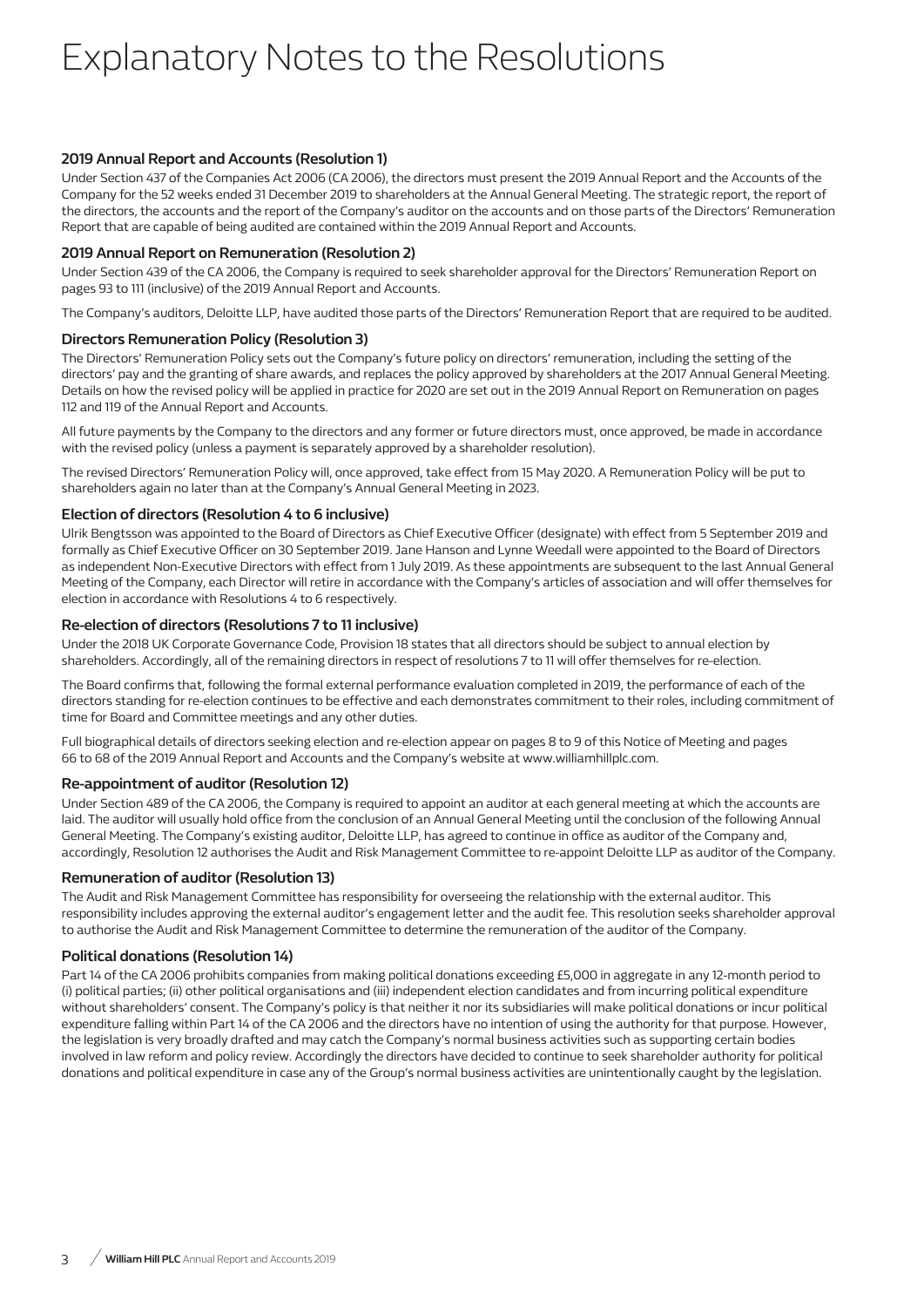#### **Authority to allot shares (Resolution 15)**

The directors currently have a general authority to allot new shares in the Company and to grant rights to subscribe for, or convert any securities into, shares. This authority will, however, expire at the conclusion of the meeting or, if earlier, at the close of business on 30 June 2020. The Board would like to seek a new allotment authority at the meeting to provide the directors with flexibility to allot new shares and grant rights up until the Company's 2021 Annual General Meeting within the limits prescribed by The Investment Association.

Consistent with its approach at the last Annual General Meeting, the Board proposes seeking a reduced (from the maximum permissible) level of allotment authority this year. Consequently, if passed, this resolution will authorise the directors to allot (or grant rights over) new shares in any circumstances up to a maximum aggregate nominal amount of £29,723,948. This amount represents approximately one-third of the Company's issued ordinary share capital (excluding treasury shares) as at 26 February 2020, the latest practicable date prior to the publication of this Notice.

If this resolution is passed, this authority will expire at the conclusion of the Company's next Annual General Meeting or, if earlier, at the close of business on 30 June 2021.

Although the directors have no present intention to exercise this authority, it is considered prudent to maintain the flexibility it provides. If the directors do exercise this authority, they intend to follow best practice with regards to its use, as recommended by The Investment Association. As at 26 February 2020, the latest practicable date prior to the publication of this Notice, the Company held 26,536,169 treasury shares, representing approximately 2.95% of the Company's issued ordinary share capital at that date.

#### **Disapplication of pre-emption rights (Resolution 16)**

This resolution, which will be proposed as a special resolution will, if passed, enable the directors to allot equity securities (such as ordinary shares) in the Company, or to sell any shares out of treasury, for cash, without first offering those equity securities to existing shareholders in proportion to their existing holdings within the limits prescribed by The Pre-Emption Group.

Consistent with its approach at the last Annual General Meeting, the Board proposes seeking a reduced (from the maximum permissible) disapplication power this year. Consequently, if passed, this resolution will permit the directors to allot equity securities for cash on a non-preemptive basis both in connection with a rights issue or similar pre-emptive offer and, otherwise than in connection with any such issue, up to a maximum aggregate nominal value of £4,503,629 which represents approximately 5% of the issued ordinary share capital of the Company (excluding treasury shares) as at 26 February 2020, the latest practicable date prior to the publication of this Notice. The directors do not intend to seek a separate disapplication power this year over an additional 5% of the share capital for specific use in connection with acquisitions or capital investments as permitted by The Pre-Emption Group.

The directors believe this resolution should be proposed as they consider it prudent to maintain the flexibility that it provides. The directors do not currently intend to make use of the power and anticipate only making use of it where the specific circumstances of the Company require. In accordance with the guidelines issued by the Pre-Emption Group, the directors confirm that it is also their intention that no more than 7.5% of the issued ordinary share capital of the Company (excluding treasury shares) will be issued for cash on a nonpre-emptive basis during any rolling three-year period without prior consultation with shareholders.

#### **Authority to purchase own ordinary shares (Resolution 17)**

This resolution, which will be proposed as a special resolution, will, if passed, renew the Company's authority granted at the last Annual General Meeting which will expire at the conclusion of the meeting. The resolution gives the Company authority to buy back up to 90,072,571 of its issued ordinary shares in the market. This is equal to approximately 10% of the Company's issued ordinary share capital as at 26 February 2020, the latest practicable date prior to the publication of this Notice. You will see that the resolution sets out the lowest and highest prices that the Company can pay for the ordinary shares.

The directors' decision to exercise this authority to purchase the Company's ordinary shares will depend on and take into account a number of factors including the Company's share price and other investment opportunities. The authority will be exercised only if the directors believe that to do so would result in an increase in earnings per share and would be in the interests of shareholders generally. As at 26 February 2020, the latest practicable date prior to the publication of this Notice, no ordinary shares of the Company had been repurchased under the authorities given at previous Annual General Meetings.

Companies purchasing their own shares are allowed to hold them in treasury as an alternative to cancelling them. The directors intend to consider the treatment of any shares as and when purchased under this authority and if they consider it appropriate to do so, the Company may hold in treasury any of its shares that it purchases as an alternative to cancelling them. The directors may subsequently use any purchased treasury shares in connection with the Group's share plans. No dividends are paid on shares whilst held in treasury and no voting rights attach to treasury shares. Any purchases of ordinary shares would be by means of market purchases through the London Stock Exchange.

The total number of options and awards over ordinary shares that were outstanding as at 26 February 2020, being the latest practicable date prior to the publication of this Notice, was 20,141,128 ordinary shares representing 2.24% of the issued ordinary share capital of the Company at that date (2.48% if the proposed authority to purchase ordinary shares in the Company under this resolution had been obtained and exercised in full).

The authority will only be valid until the conclusion of the next Annual General Meeting in 2021 or, if earlier, at the close of business on 30 June 2021.

#### **Adoption of new Articles of Association (Resolution 18)**

This resolution, which will be proposed as a special resolution will, if passed, adopt new articles of association (articles) in order to reflect developments in practice and provide clarification. Due to the extent of the changes, the Company is proposing the adoption of new articles rather than amendments to the current articles adopted on 9 May 2013. Set out below is a summary of the principal changes (article references are to the new articles). Other changes, which are of a minor, technical or clarifying nature, have not been noted.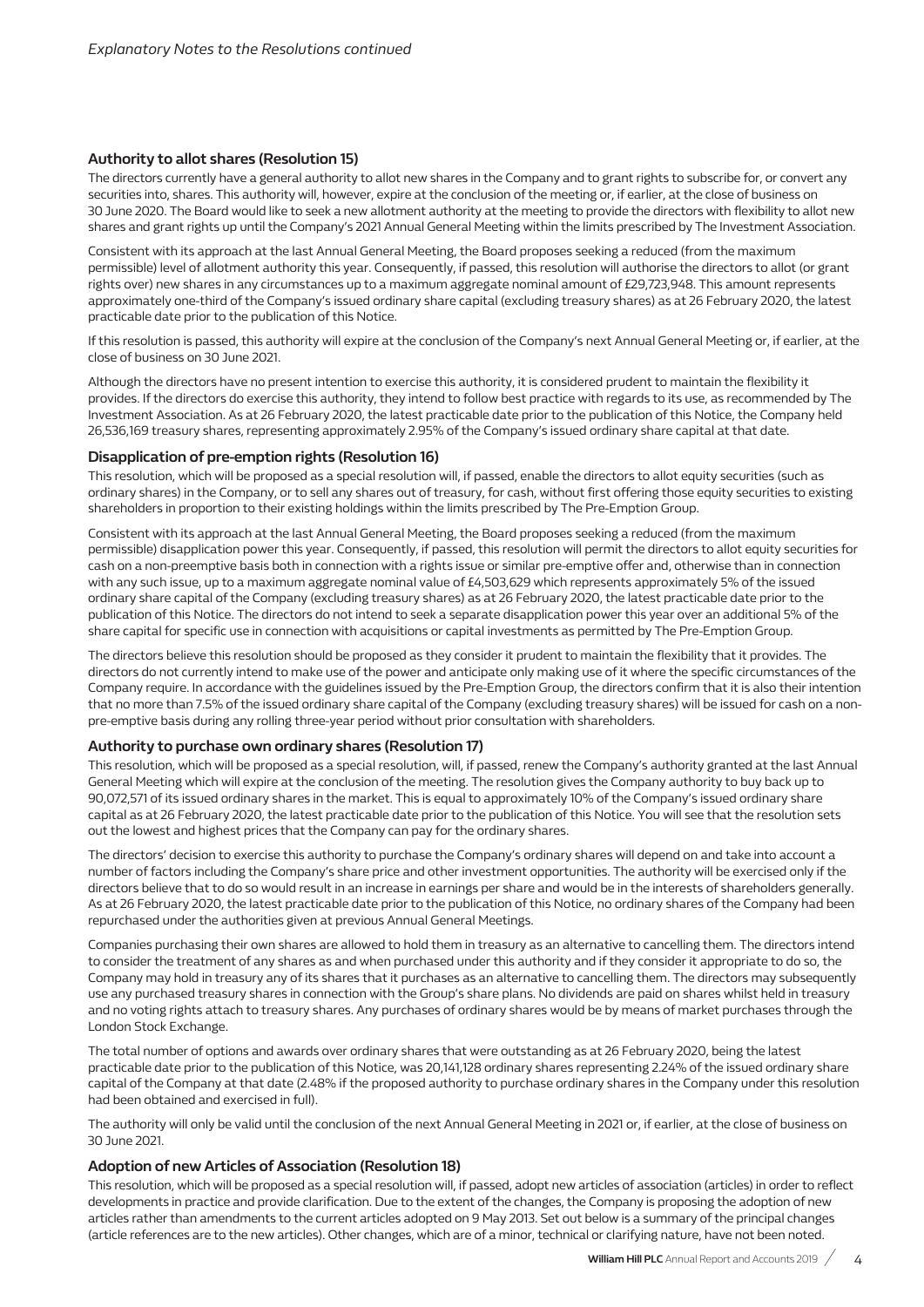A copy of the new articles will be available for inspection at: (i) the Annual General Meeting location on the date of the meeting for at least 15 minutes prior to and during the meeting; (ii) on the Company's website at www.williamhillplc.com, and (iii) at the Company's registered office. A summary of the key changes are detailed below:

#### a. General

The opportunity has been taken generally to use clearer language in the proposed new articles and to remove any provisions which are redundant or which duplicate provisions of the CA 2006.

b. Uncertificated shares (article 13)

The proposed new articles provide the Board with powers, in specified circumstances, to require shareholders who hold their shares through CREST to take certain actions in respect of their holdings (including, among other things, converting such shares to certificated form).

c. Untraced shareholders (article 40)

The proposed new articles update the provisions relating to shareholders who are considered untraced after a period of 12 years. In line with market practice, the amended articles dispense with the requirement to place a notice in a national and a local newspaper. Instead the proposed new articles require the Company to send a notice to the shareholder's last known address stating that it intends to sell their shares, having taken reasonable steps to trace the relevant shareholder.

d. Hybrid general meetings (article 48)

The proposed new articles permit the Company to hold "hybrid" or "satellite" general meetings, where shareholders have the option to attend and participate in person (in the main location or in specified satellite locations) or virtually by electronic means. This is in line with market practice and is consistent with the views of institutional shareholder bodies. The Board's current intention is to continue to hold physical general meetings.

e. Notice of Adjournment (article 58)

The proposed new articles provide the Company with greater flexibility by amending the period of time, following the adjournment of a general meeting, in which the Company must re-issue a notice of the (adjourned) meeting from 30 days to 3 months. The restriction on holding an adjourned meeting less than 7 days after this time period has also been removed.

f. Amendments to Resolutions (article 59)

The proposed new articles introduce a notice period (2 working days before the date of the general meeting) which shareholders must comply with should they wish to suggest any amendments to an ordinary resolution tabled at a general meeting.

g. Power of Removal by Special Resolution (article 82)

The proposed new articles introduce a provision enabling the Company to remove a director by special resolution. This is addition to the Company's power, under the CA 2006, to remove a director by ordinary resolution, provided special notice is given (and in which case the director is entitled to make representations to the shareholders and to be heard on the resolution at the meeting).

h. Pensions and Gratuities for Directors (article 91)

The proposed new articles require the Company to obtain shareholder approval (by ordinary resolution) before providing pensions or gratuities to Non-Executive directors. This is in line with good corporate governance practice and the provisions of the Code.

i. Provision for Employees (article 98)

The proposed new articles remove the requirement that the shareholders pass a special resolution before provision for the benefit of employees on cessation or transfer of business can be made, instead providing the directors with the authority to determine this by a Board resolution, in accordance with Section 247 of the CA 2006.

j. Scrip Dividends (article 120)

The proposed new articles provide greater detail and flexibility in respect of the Company's ability to issue scrip dividends, introducing, among other things, (i) mechanics for calculating the number of new shares issued instead of a cash dividend; (ii) provisions allowing shareholders to request new shares instead of all future cash dividends; and (iii) the ability of the directors to restrict the issue of new shares in place of cash dividends where this presents legal, regulatory or practical issues.

k. Deemed Delivery (article 130)

The proposed new articles replace the time at which a notice or other document which is sent to a recipient electronically is deemed to have been received. Under the current articles, that time is 24 hours after the notice was sent. Under the proposed new articles, it is the day on which notice was sent. The new articles also introduce a deemed notice provision where a notice is left at the shareholders' address by the Company or where a notice is sent through CREST.

#### **Length of notice of general meetings other than Annual General Meetings (Resolution 19)**

This resolution, which will be proposed as a special resolution, will allow the Company to call general meetings other than Annual General Meetings on 14 clear days' notice. The notice period required by the CA 2006, under Section 307A, for general meetings of the Company is 21 clear days unless shareholders approve a shorter notice period which cannot be less than 14 clear days. Annual General Meetings must always be held on at least 21 clear days' notice. The authority granted by this resolution will be effective until the Company's next Annual General Meeting when it is intended that a similar resolution will be proposed.

The flexibility offered by this resolution will only be used where, taking into account the circumstances, the directors consider it is merited by the business of the meeting and is thought to be in the interests of the Company and shareholders as a whole.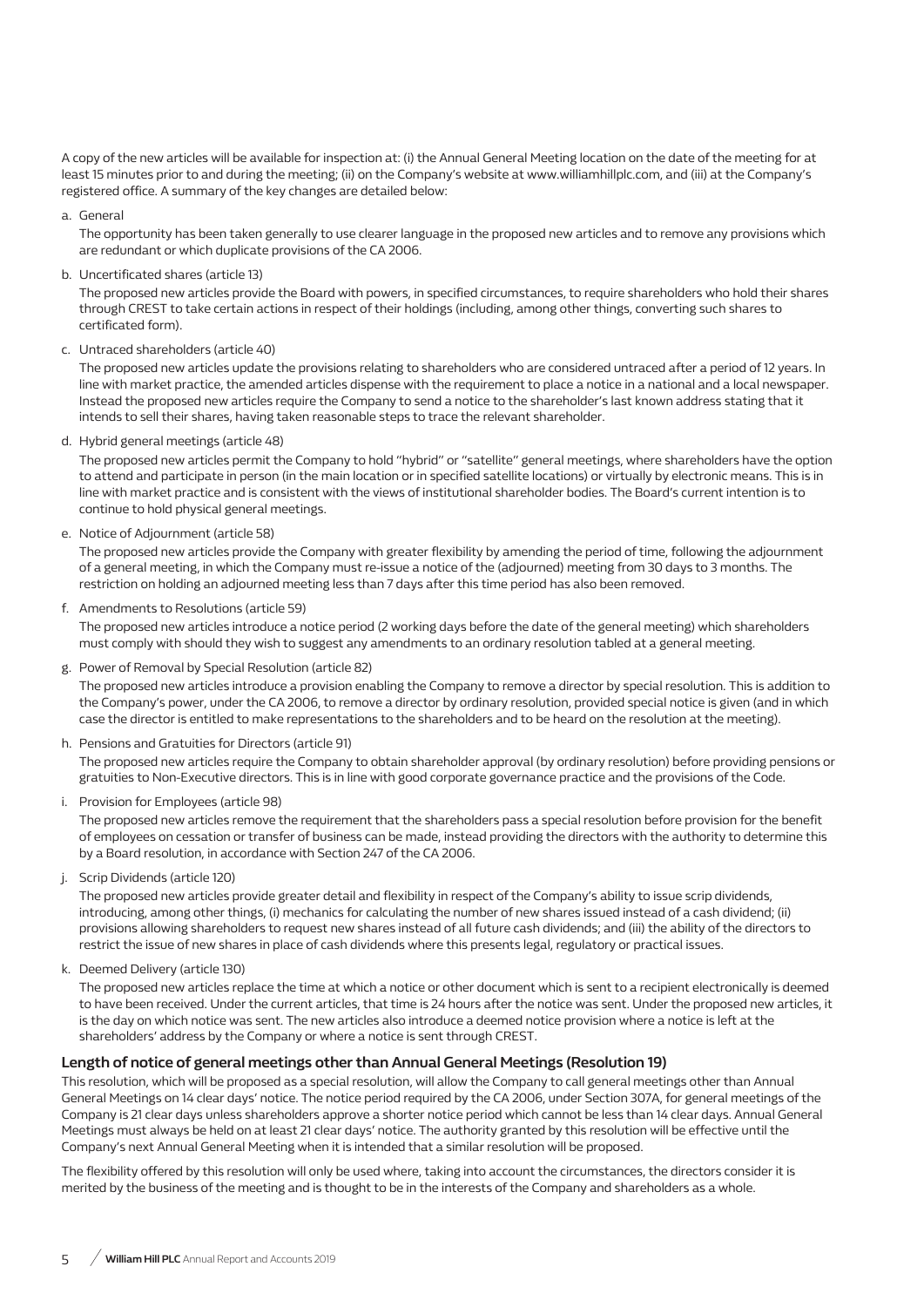## Important Notes

- a. The Company, pursuant to Regulation 41 of the Uncertificated Securities Regulations 2001, specifies that only those members entered in the register of members of the Company at 2.00pm on 13 May 2020, or if this meeting is adjourned, in the register of members 48 hours before the time of any adjourned meeting (with no account to be taken of any part of any day that is not a working day), shall be entitled to attend and vote at the meeting in respect of the number of ordinary shares registered in their name at that time. Changes to the entries in the register of members after 2.00pm on 13 May 2020 or, if this meeting is adjourned, in the register of members 48 hours before the time of any adjourned meeting (with no account to be taken of any part of any day that is not a working day), shall be disregarded in determining the rights of any person to attend or vote at the meeting.
- b. The accompanying form of proxy invites members to vote in one of three ways: "for", "against" and "vote withheld". Please note that a "vote withheld" has no legal effect and will count neither for nor against a resolution.
- c. A member entitled to attend and vote at the Annual General Meeting may appoint a proxy (who need not be a member of the Company) to attend and to speak and vote on his or her behalf. A shareholder may appoint more than one proxy in relation to the Annual General Meeting provided that each proxy is appointed to exercise the rights attached to a share or shares held by that shareholder. A form of proxy, which may be used to make such appointment and give proxy instructions, accompanies this Notice. Lodging a form of proxy will not prevent a member from attending the meeting and voting in person. In order to be valid, an appointment of proxy must be returned by one of the following methods:
	- sending the form of proxy enclosed with this document by post or (during normal business hours only) by hand to Computershare Investor Services PLC, The Pavilions, Bridgwater Road, Bristol BS99 6ZZ. The proxy appointment and/or voting instructions must be received by the Company's registrars not later than 2.00pm on 13 May 2020;
	- electronically, by logging onto the Computershare website at www.investorcentre.co.uk/eproxy. An identifying Control Number, together with your unique Shareholder Reference Number (SRN) and PIN (all of which are printed on your form of proxy) will be required. Full details of the procedure are given on the website. The proxy appointment and/or voting instructions must be received by the Company's registrars not later than 2.00pm on 13 May 2020; or
	- in the case of CREST members, by utilising the CREST electronic proxy appointment service in accordance with the procedures set out below.

To appoint a proxy or to give or amend an instruction to a previously appointed proxy via the CREST system, the CREST message must be received by the issuer's agent, Computershare Investor Services PLC, (under CREST ID number 3RA50), no later than 2.00pm on 13 May 2020. For this purpose, the time of receipt will be taken to be the time (as determined by the timestamp applied to the message by the CREST Applications Host) from which the issuer's agent is able to retrieve the message. After this time any change of instructions to a proxy appointed through CREST should be communicated to the proxy by other means. CREST Personal Members or other CREST Sponsored Members, and those CREST Members who have appointed voting service provider(s), should contact their CREST sponsor or voting service provider(s) for assistance with appointing proxies via CREST. For further information on CREST procedures, limitations and system timings, please refer to the CREST Manual. We may treat as invalid a proxy appointment sent by CREST in the circumstances set out in Regulation 35(5)(a) of the Uncertificated Securities Regulations 2001.

- d. Any person to whom this Notice is sent who is a person nominated under Section 146 of the CA 2006 to enjoy information rights (a "Nominated Person") may, under an agreement between him/her and the shareholder by whom he/she was nominated, have a right to be appointed (or to have someone else appointed) as a proxy for the meeting. If a Nominated Person has no such proxy appointment right or does not wish to exercise it, he/she may under any such agreement have a right to give instructions to the shareholder as to the exercise of voting rights.
- e. If you are a Nominated Person, the statement of the rights of shareholders in relation to the appointment of proxies in note (c) above does not apply. The rights described in those paragraphs may only be exercised by registered shareholders of the Company.
- f. As at 26 February 2020, being the latest practicable date prior to the publication of this Notice, the Company's issued share capital consisted of ordinary shares carrying one vote each. Therefore, the total voting rights of the Company as at 26 February 2020 were 874,189,537. There were 26,536,169 shares held in treasury.
- g. Copies of directors' service contracts and Non-Executive Directors' letters of appointment with the Company are available for inspection at the registered office of the Company during normal business hours on any day, except Saturdays, Sundays and public holidays, and at the Annual General Meeting location on the date of the meeting for at least 15 minutes prior to and during the meeting.
- h. Nominated Persons are reminded that they should contact the registered holder of their shares (and not the Company) on matters relating to their investments in the Company.
- i. Any corporation which is a member can appoint one or more corporate representatives who may exercise on its behalf all of its powers as a member provided that they do not do so in relation to the same shares.
- j. Under Section 527 of the CA 2006 members meeting the threshold requirements set out in that section have the right to require the Company to publish on a website a statement setting out any matter relating to: (i) the audit of the Company's accounts (including the auditor's report and the conduct of the audit) that are to be laid before the Annual General Meeting; or (ii) any circumstance connected with an auditor of the Company ceasing to hold office since the previous meeting at which Annual Accounts and Reports were laid in accordance with Section 437 of the CA 2006. The Company may not require the shareholders requesting any such website publication to pay its expenses in complying with Sections 527 or 528 of the CA 2006. Where the Company is required to place a statement on a website under Section 527 of the CA 2006, it must forward the statement to the Company's auditor not later than the time when it makes the statement available on the website. The business which may be dealt with at the Annual General Meeting includes any statement that the Company has been required under Section 527 of the CA 2006 to publish on a website.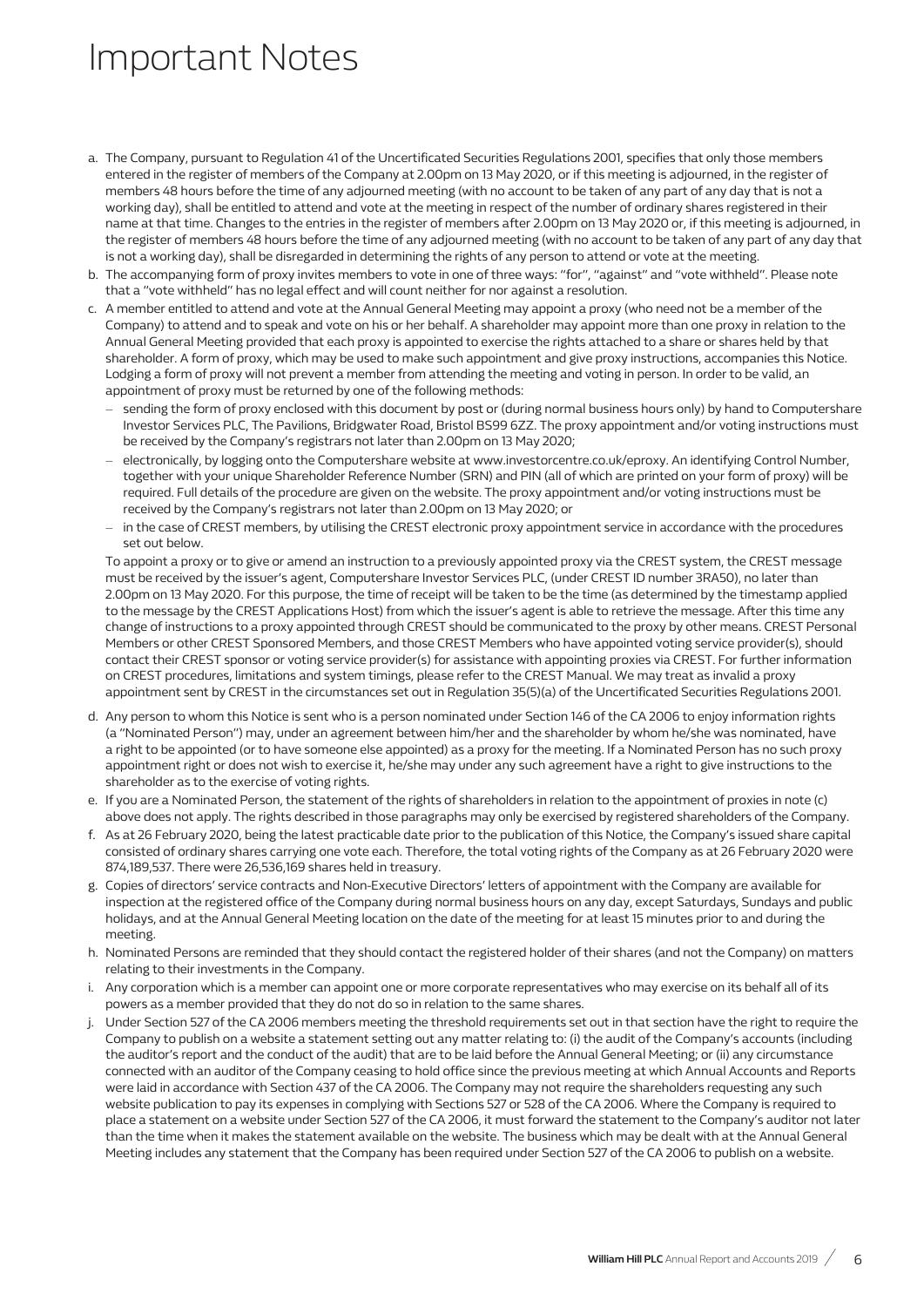- k. You may not use any electronic address provided either in this Notice of Meeting or any related documents (including the form of proxy) to communicate with the Company for any purposes other than those expressly stated.
- l. Any member, corporate representative or appointed proxy attending the meeting has the right to ask questions. The Company must cause to be answered any such question relating to the business being dealt with at the meeting but no such answer need be given if (a) to do so would interfere unduly with the preparation for the meeting or involve the disclosure of confidential information, (b) the answer has already been given on a website in the form of an answer to a question or (c) it is undesirable in the interests of the Company or the good order of the meeting that the question be answered.
- m. A copy of this Notice, and other information required by Section 311A of the CA 2006, can be found at www.williamhillplc.com.
- n. Under Section 338 and Section 338A of the CA 2006, members meeting the threshold requirements in those sections have the right to require the Company (i) to give to members of the Company entitled to receive notice of the meeting, notice of a resolution which may properly be moved and is intended to be moved at the meeting, and/or (ii) to include in the business to be dealt with at the meeting any matter (other than a proposed resolution) which may be properly included in the business. A resolution may properly be moved or a matter may properly be included in the business unless (a) (in the case of a resolution only) it would, if passed, be ineffective (whether by reason of inconsistency with any enactment or the Company's constitution or otherwise), (b) it is defamatory of any person or (c) it is frivolous or vexatious. Such a request may be in hard copy form or in electronic form, must identify the resolution of which notice is to be given or the matter to be included in the business, must be authenticated by the person or persons making it, must be received not later than the date being six clear weeks before the meeting and, in the case of a matter to be included in the business only, must be accompanied by a statement setting out the grounds for the request.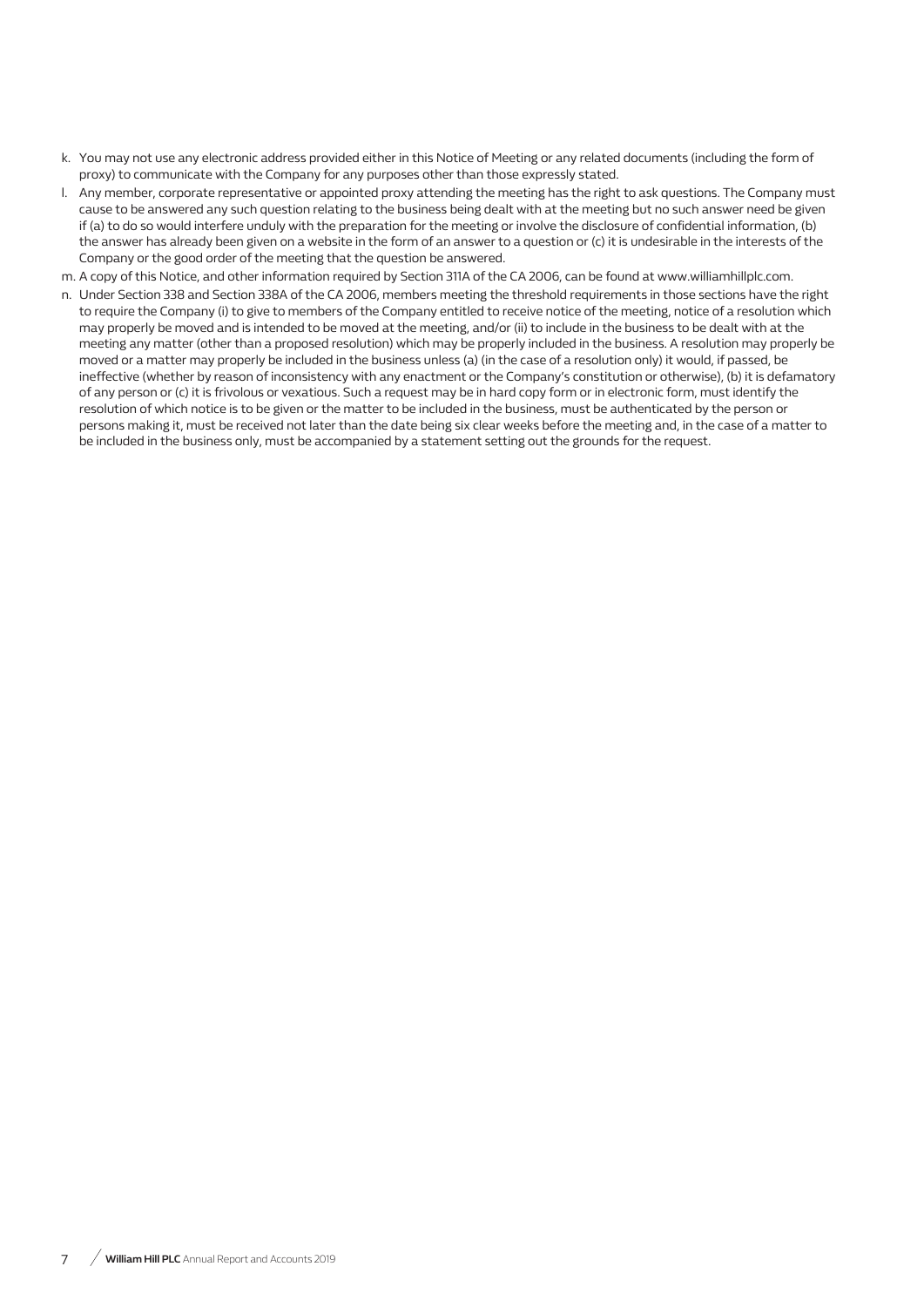# William Hill PLC Board Director Biographies

The Board considers that the contribution and skills of each of the directors are, and continue to be important to the long-term sustainable success of the Company.

#### **Roger Devlin, Non-Executive Chairman**

Roger has extensive and relevant experience on Boards of listed companies, including in businesses and organisations in leisure, sport and betting and gaming. Roger is an experienced Chairman and has held a number of Chair roles since 2006, including his current role at Persimmon PLC, since 2018. Other previous Chair roles include at the leading pub operator and brewer, Marston's PLC, at Sports Information Services (Holdings) Limited (SIS), where William Hill PLC is a 19.5% shareholder, and at private gaming operator and developer Gamesys. He was also Senior Independent Director of the Football Association until June 2018.

Prior to building his experience as an Non-Executive Director and Chairman, Roger had a successful executive career which included a variety of senior and board level roles, spanning investment banking, industrial and international businesses. This included over ten years with Hilton Group plc as Group Corporate Development Director and Board Director for both the hotels and Ladbrokes businesses owned by Hilton Group at that time.

#### **Ulrik Bengtsson, Chief Executive Officer**

Ulrik Bengtsson was appointed to the Board as Chief Executive Officer (designate) on 5 September 2019, and formally as CEO on 30 September 2019. The process to appoint the new CEO was a rigorous one and the Board was unanimous in its decision to name Ulrik as CEO. Ulrik has a deep understanding of digital betting and gaming, and has the international and sector experience the Group needs to deliver on the strategy. His appointment provides continuity, stability and operational digital leadership to the organisation.

Ulrik joined the Group as Chief Digital Officer and a member of the Group Executive Management team in April 2018. He was previously President and Chief Executive of Betsson Group, a Swedish listed betting and gaming company, until stepping down in September 2017. Ulrik has also previously held CEO positions at Viasat Broadcasting Sweden and Modern Times Group.

### **Ruth Prior, Chief Financial Officer**

Ruth joined the Group and was appointed as Chief Financial Officer in October 2017. Supporting the CEO in developing and implementing the group strategy and leading on the Group Finance function, ensuring that effective financial reporting, processes and controls are in place to deliver on the annual budget and long-term strategic and financial plan. She joined William Hill from Worldpay Group plc, having joined Worldpay in October 2013 as Deputy CFO and subsequently being appointed COO in December 2016. She is also a Non-Executive director of Motability Operations Group. Ruth has a degree in Biochemistry and is a Chartered Management Accountant.

Ruth was previously Group CFO of EMI Group, prior to that she worked for the private equity firm Terra Firma Capital Partners as a finance director, working across numerous portfolio businesses with a focus on strategic and operational transformation. Earlier in her career she worked at Whitbread and Bass, after starting her career at Unilever.

In January 2020 we announced that Ruth would be leaving the Company to return to her private equity roots. We subsequently announced that Adrian Marsh has been appointed as William Hill's next CFO and as an Executive Director of the Board. The effective date of Adrian's appointment and Ruth's departure will be announced in due course.

#### **Mark Brooker, Senior Independent Non-Executive Director**

Mark was appointed to the role of Senior Independent Non-Executive Director in October 2018, and also chairs the Corporate Social Responsibility Committee. Mark was formerly Chief Operating Officer and Executive Director at Trainline, the European tech company and leading independent rail retailer. He was also previously Chief Operating Officer and an Executive Director at Betfair Group, one of Europe's leading online gaming businesses, with responsibilities for all operations outside the USA, having earlier held the position of Managing Director of the company's Sports business.

Prior to joining Betfair, Mark had extensive experience in corporate broking spanning 17 years at Morgan Stanley, Merrill Lynch and NatWest Markets. He currently holds Non-Executive directorships at AA plc, Equiniti Group plc, Findmypast Limited and Seedrs Limited. Mark also holds a Master's degree in Engineering, Economics and Management from Oxford University.

#### **Jane Hanson, Non-Executive Director**

Jane brings considerable expertise in risk management and corporate governance in highly regulated environments. She has deep knowledge of developing and monitoring risk frameworks and has overseen major IT and transformation programmes. Jane is currently a Non-Executive Director and Chair of the Board Risk Committee of Direct Line Insurance Group plc. She is also Chair of The Reclaim Fund Ltd, Honorary Treasurer and Independent Trustee of the Disasters Emergency Committee and Independent Member of the Fairness Committee at ReAssure Ltd. Jane has also previously held a number of executive roles, including at Aviva plc.

She is a Fellow of the Institute of Chartered Accountants in England and Wales and spent her early career with KPMG, working in the financial sector, and later becoming responsible for delivering corporate governance, internal audit and enterprise risk-management services. She also has wide experience in developing and monitoring customer and conduct risk frameworks in heavily regulated environments. Jane is also a Magistrate.